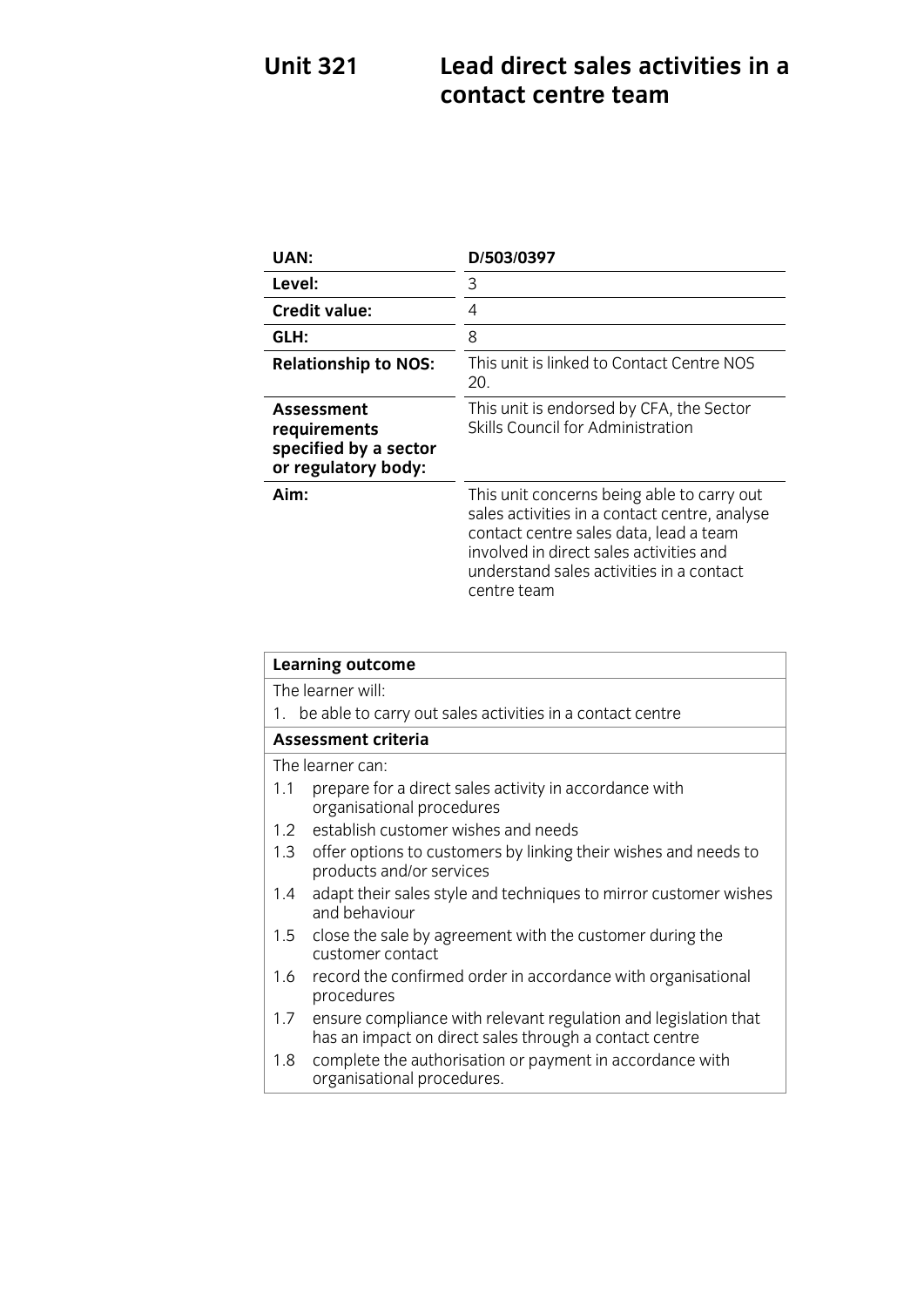#### **Assessment Guidance**

#### **Evidence may be supplied by:**

- 
- product<br>• product<br>• professional discussion professional discussion
	- questioning
	- reflective account<br>• witness testimony
	- witness testimony
	- observation

#### **Learning outcome**

The learner will:

2. be able to analyse contact centre sales data

#### Assessment criteria

The learner can:

- 2.1 collate sales data from direct sales activities in a format that enables data manipulation
- 2.2 analyse sales performance against market and customer trends
- 2.3 summarise the results of the sales analysis to enable the formulation of a sales plan. formulation of a sales plan. The sales plan of a sales plan of a sales plan of a sales plan.

### **Assessment Guidance**

### **Evidence may be supplied by:**

- 
- product<br>• product<br>• professional discussion professional discussion
	- questioning
	- reflective account
	- witness testimony
	- observation

### **Learning outcome**<br>The learner will:

3. be able to lead a team involved in direct sales activities in a contact  $\epsilon$  able to lead a team involved in direct sales activities in a contactivities in a contactivities in a contactivities in a contactivities in a contactivities in a contactivities in a contactivities in a contactivities i

#### Assessment criteria

The learner can:

- 3.1 identify sales activities which are capable of fulfilling the sales  $\frac{1}{2}$  identify sales activities which are capable of  $\frac{1}{2}$
- plan<br>3.2 agree realistic and achievable team sales targets including crossselling and up-selling
- 3.3 monitor the team's sales performance against agreed targets
- 3.4 identify opportunities for improving sales performance through a review of contact centre team sales performance and approach
- provide encouragement and guidance to team colleagues during  $3.5$ sales activities <u>saar activities</u>.

### **Assessment Guidance**